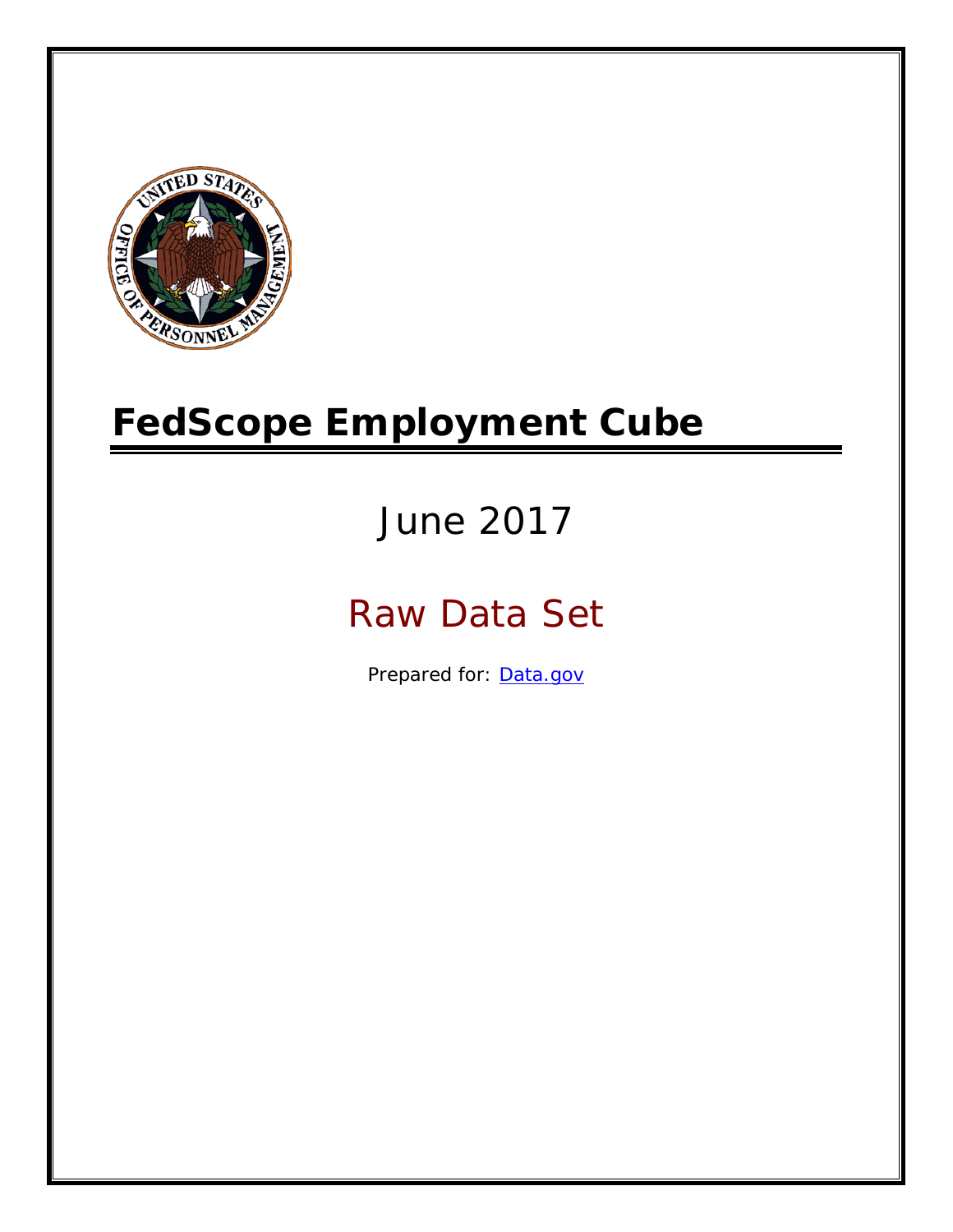

# **Table of Contents**

| $\mathbf{1}$   |      | <b>OVERVIEW</b>                                | 3              |
|----------------|------|------------------------------------------------|----------------|
|                | 1.1  | Purpose                                        | 3              |
|                | 1.2  | <b>Scope</b>                                   | 3              |
| $\overline{2}$ |      | <b>RAW DATA SET FILE</b>                       | 3              |
|                |      | 2.1 FACTDATA                                   | 3              |
| 3              |      | <b>DIMENSION TRANSLATIONS FILES</b>            | 5              |
|                | 3.1  | Agency                                         | 5              |
|                | 3.2  | Location                                       | 6              |
|                | 3.3  | Age                                            | 6              |
|                | 3.4  | <b>Education Level</b>                         | $\overline{7}$ |
|                | 3.5  | <b>General Schedule &amp; Equivalent Grade</b> | 8              |
|                | 3.6  | <b>Length of Service</b>                       | 8              |
|                | 3.7  | Occupation                                     | 9              |
|                | 3.8  | <b>Occupation Category</b>                     | 9              |
|                | 3.9  | Pay Plan & Grade                               | 10             |
|                | 3.10 | <b>Salary Level</b>                            | 10             |
|                | 3.11 | <b>STEM Occupations</b>                        | 11             |
|                |      | 3.12 Supervisory Status                        | 11             |
|                |      | 3.13 Type of Appointment                       | 12             |
|                |      | 3.14 Work Schedule                             | 12             |
|                | 3.15 | <b>Work Status</b>                             | 13             |
|                |      | 3.16 Date                                      | 13             |
|                |      | 3.17 Employment                                | 14             |
|                |      | 3.18 Average Salary                            | 14             |
|                |      | 3.19 Average Length of Service                 | 14             |
| 4              |      | <b>DATA DEFINITIONS</b>                        | 15             |
|                | 4.1  | Agency                                         | 15             |
|                | 4.2  | Location                                       | 15             |
|                | 4.3  | Age                                            | 15             |
|                | 4.4  | <b>Education Level</b>                         | 15             |
|                | 4.5  | <b>General Schedule &amp; Equivalent Grade</b> | 15             |
|                | 4.6  | <b>Length of Service</b>                       | 15             |
|                | 4.7  | Occupation                                     | 15             |
|                | 4.8  | <b>Occupation Category</b>                     | 15             |
|                | 4.9  | Pay Plan & Grade                               | 16             |
|                | 4.10 | <b>Salary Level</b>                            | 16             |
|                | 4.11 | <b>STEM Occupations</b>                        | 16             |
|                | 4.12 | <b>Supervisory Status</b>                      | 16             |
|                | 4.13 | <b>Type of Appointment</b>                     | 16             |
|                | 4.14 | <b>Work Schedule</b>                           | 16             |

Source: FedScope [\(https://www.fedscope.opm.gov/\)](https://www.fedscope.opm.gov/) 1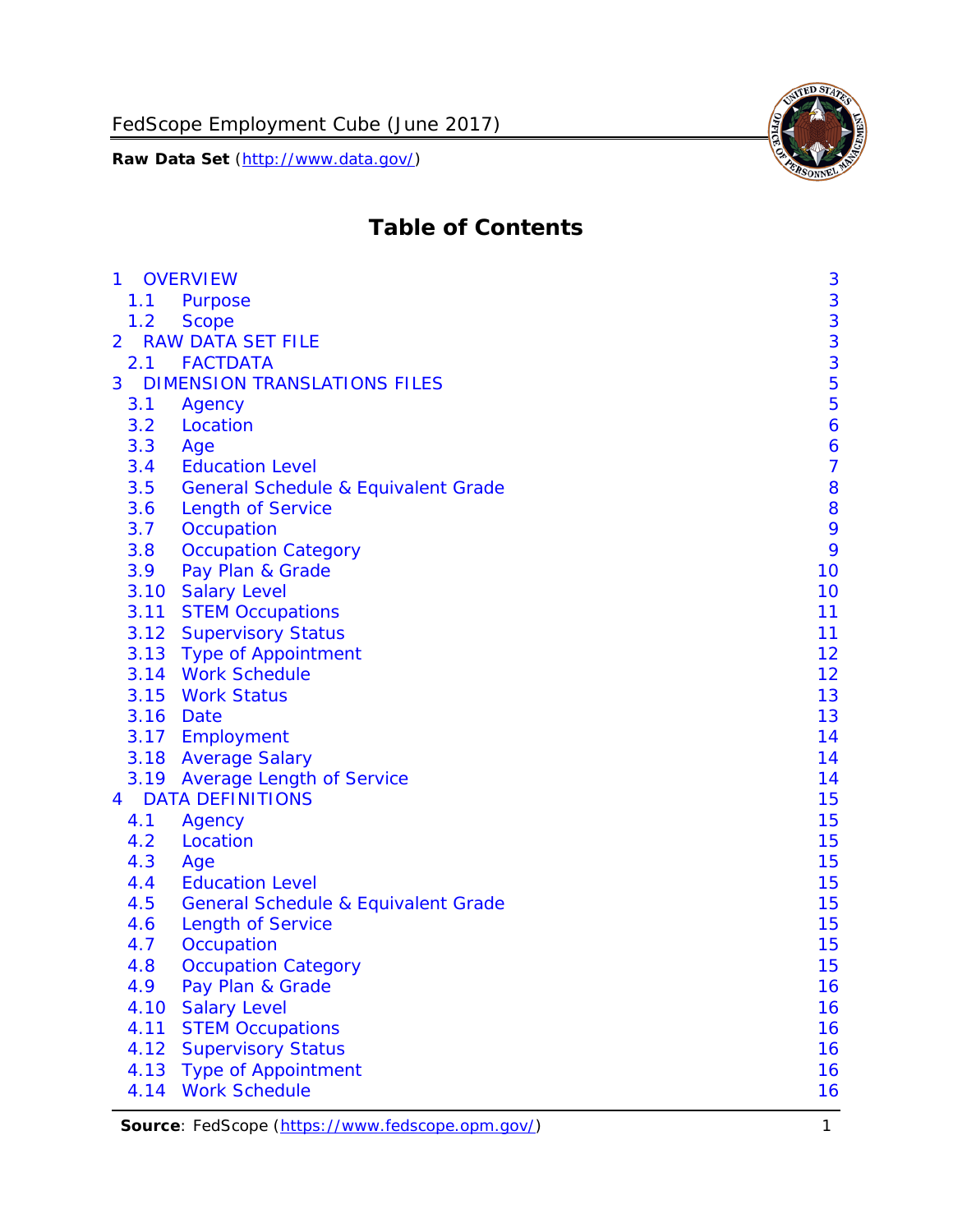FedScope Employment Cube (June 2017)

**Raw Data Set** (http://www.data.gov/)

|               | 4.15 Work Status                                    | 16. |
|---------------|-----------------------------------------------------|-----|
|               | 4.16 Date                                           | 16  |
|               | 4.17 Employment                                     | 17  |
|               | 4.18 Average Salary                                 | 17  |
|               | 4.19 Average Length of Service                      | 17  |
|               | 5 APPENDIX                                          | 18  |
| 5.1           | SAS Program to Read Raw Data Sets for Data Analysis | 18  |
| $5.2^{\circ}$ | <b>FedScope General Public Web Site</b>             | 18  |
|               |                                                     |     |

# **Listing of Tables**

| Table 2.1: FACTDATA.TXT Record Layout   | 4  |
|-----------------------------------------|----|
| Table 3.1: DTagy.txt Record Layout      | 5  |
| Table 3.2: DTloc.txt Record Layout      | 6  |
| Table 3.3: DTagelvl.txt Record Layout   | 6  |
| Table 3.4: DTedlvl.txt Record Layout    | 7  |
| Table 3.5: DTgsegrd.txt Record Layout   | 8  |
| Table 3.6: DTloslvl.txt Record Layout   | 8  |
| Table 3.7: DTocc.txt Record Layout      | 9  |
| Table 3.8: DTpatco.txt Record Layout    | 9  |
| Table 3.9: DTppgrd.txt Record Layout    | 10 |
| Table 3.10: DTsallvl.txt Record Layout  | 10 |
| Table 3.11: DTstemocc.txt Record Layout | 11 |
| Table 3.12: DTsuper.txt Record Layout   | 11 |
| Table 3.13: DTtoa.txt Record Layout     | 12 |
| Table 3.14: DTwrksch.txt Record Layout  | 12 |
| Table 3.15: DTwkstat.txt Record Layout  | 13 |
| Table 3.16: DTdate.txt Record Layout    | 13 |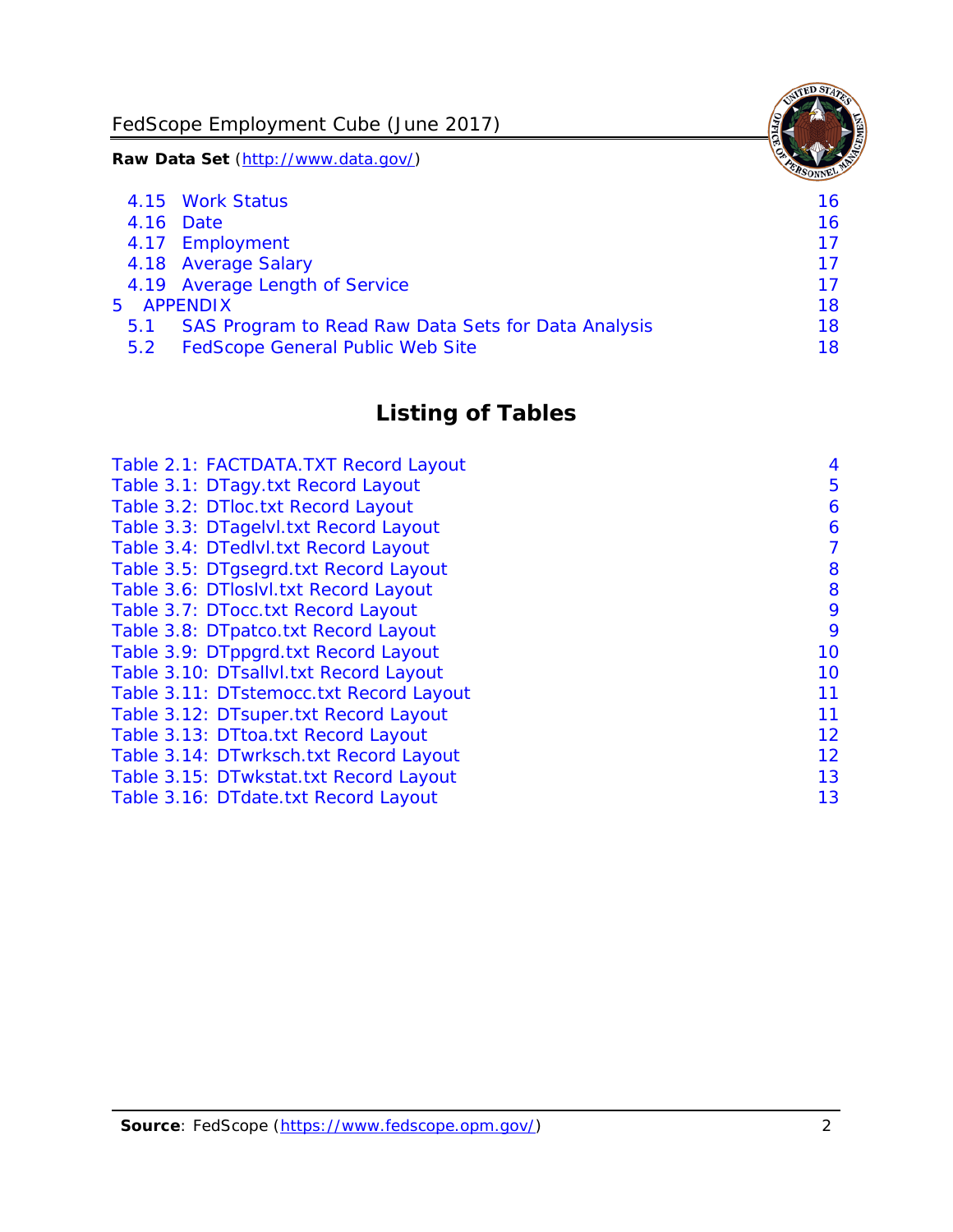

### <span id="page-3-0"></span>**1 OVERVIEW**

#### <span id="page-3-1"></span>*1.1 Purpose*

The purpose of this raw data set is to increase public access to high value, machine readable datasets generated by the U.S. Office of Personnel Management. The FedScope Employment Cube data sets are available via [Data.gov.](http://www.data.gov/)

#### <span id="page-3-2"></span>*1.2 Scope*

The scope of this raw data set includes data elements used in the creation of the FedScope Employment Cube [\(https://www.fedscope.opm.gov/\)](https://www.fedscope.opm.gov/). **NOTE**: Starting in FY 2010, the OPM Statistical Data Mart (SDM) is the source for all FedScope data. The SDM is processed data from the Enterprise Human Resources Integration (EHRI) data warehouse. Data is processed on a quarterly basis (i.e. March, June, September and December).

### <span id="page-3-3"></span>**2 RAW DATA SET FILE**

#### <span id="page-3-4"></span>*2.1 FACTDATA*

This "**delimited**" (comma separated value (**CSV**)) raw data set provides employee population data as of June 2017. Each column value is separated by a "**comma**" from the next column's value and each row starts a new record. Each record contains 20 data elements. The record layout for FACTDATA.TXT is depicted in [Table 2.1](#page-4-0) below: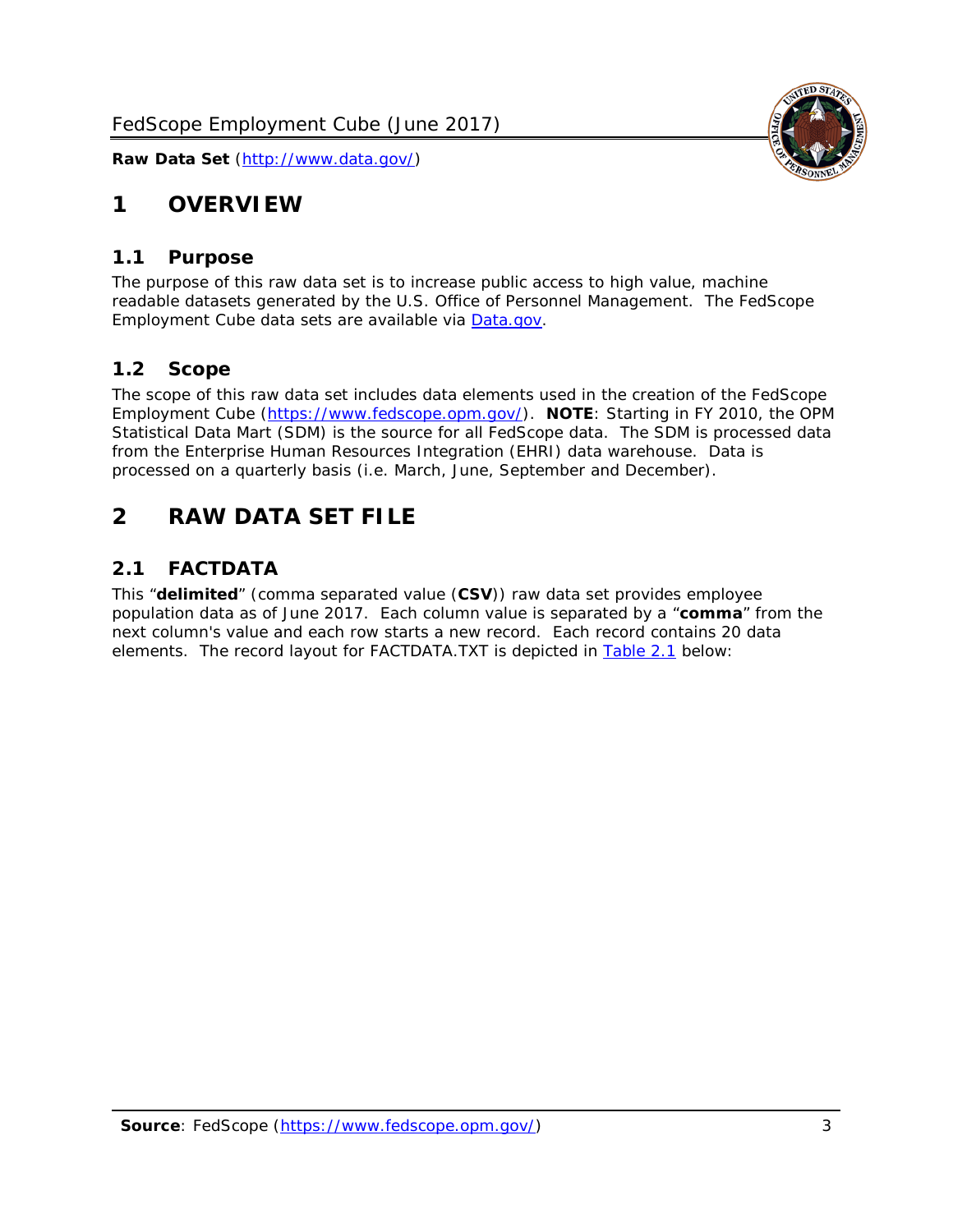<span id="page-4-0"></span>

#### **Table 2.1: FACTDATA.TXT Record Layout**

**NOTE**: If importing this table (data set) into Excel, change the "column data format" for columns 1-17 from "General" to "Text". Columns 18-20 can be imported as "General" data format. In Excel, the "General" data format converts numeric values to numbers. Columns 1-17 are TEXT fields; Columns 18-20 are NUMERIC fields.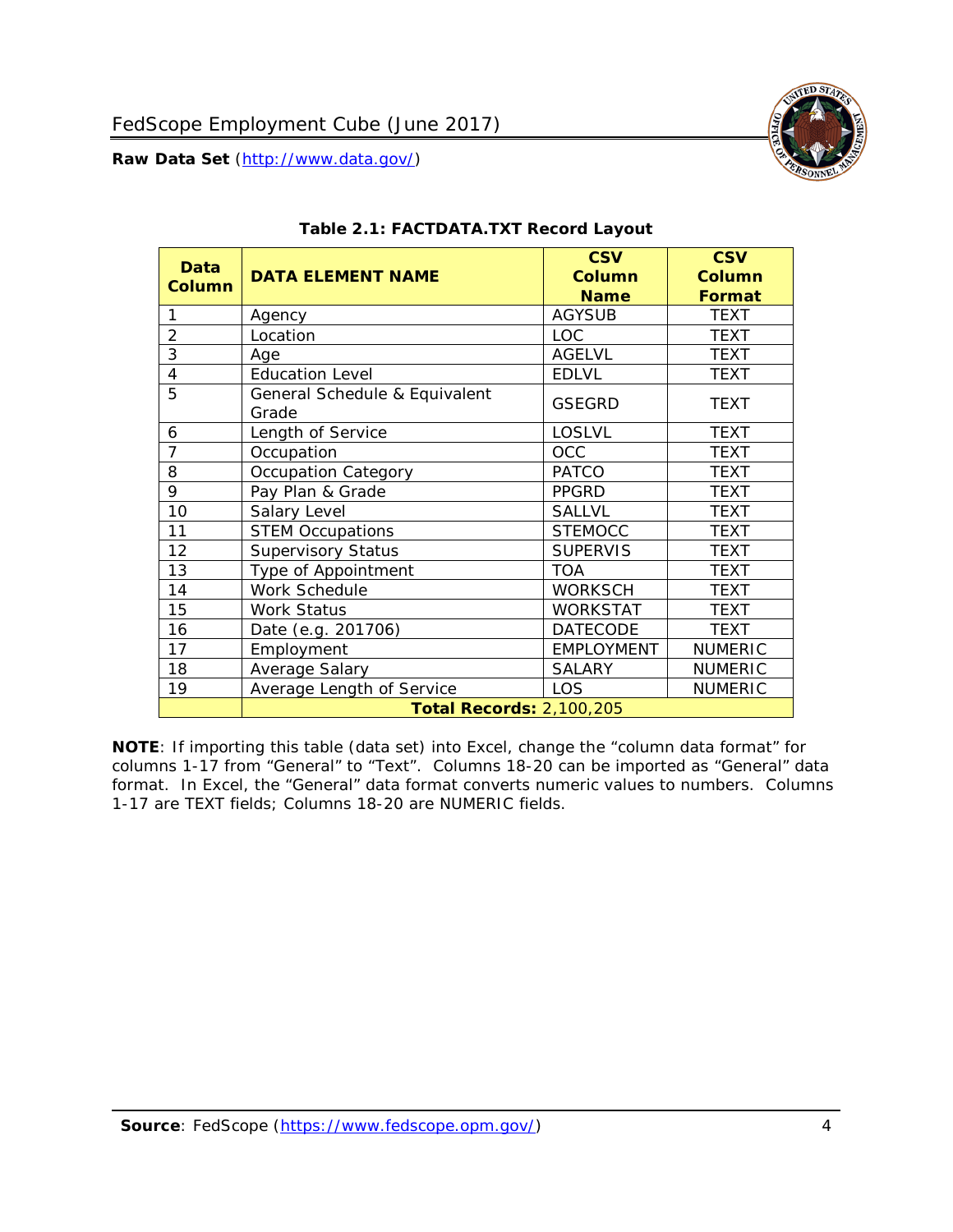

## <span id="page-5-0"></span>**3 DIMENSION TRANSLATIONS FILES**

#### <span id="page-5-1"></span>*3.1 Agency*

This "**delimited**" (comma separated value (**CSV**)) data file provides translations for the agency data element contained in the employee population data file (FACTDATA.TXT). See [Table](#page-4-0) 2.1. Each column value is separated by a "**comma**" from the next column's value and each row starts a new record. Each record contains 6 data elements. The record layout for DTagy.txt is depicted in **[Table 3.1](#page-5-2)** below:

<span id="page-5-2"></span>

| Data<br><b>Column</b>     | <b>DATA ELEMENT NAME</b>       | <b>CSV</b><br>Column<br><b>Name</b> | <b>CSV</b><br><b>Column</b><br>Format |
|---------------------------|--------------------------------|-------------------------------------|---------------------------------------|
|                           | Agency Type                    | <b>AGYTYP</b>                       | <b>TEXT</b>                           |
|                           | <b>Agency Type Translation</b> | <b>AGYTYPT</b>                      | <b>TEXT</b>                           |
| 3                         | Agency                         | AGY                                 | <b>TEXT</b>                           |
|                           | <b>Agency Translation</b>      | <b>AGYT</b>                         | <b>TEXT</b>                           |
| 5                         | Agency Sub element             | <b>AGYSUB</b>                       | <b>TEXT</b>                           |
| 6                         | Agency Sub element Translation | <b>AGYSUBT</b>                      | <b>TEXT</b>                           |
| <b>Total Records: 530</b> |                                |                                     |                                       |

#### **Table 3.1: DTagy.txt Record Layout**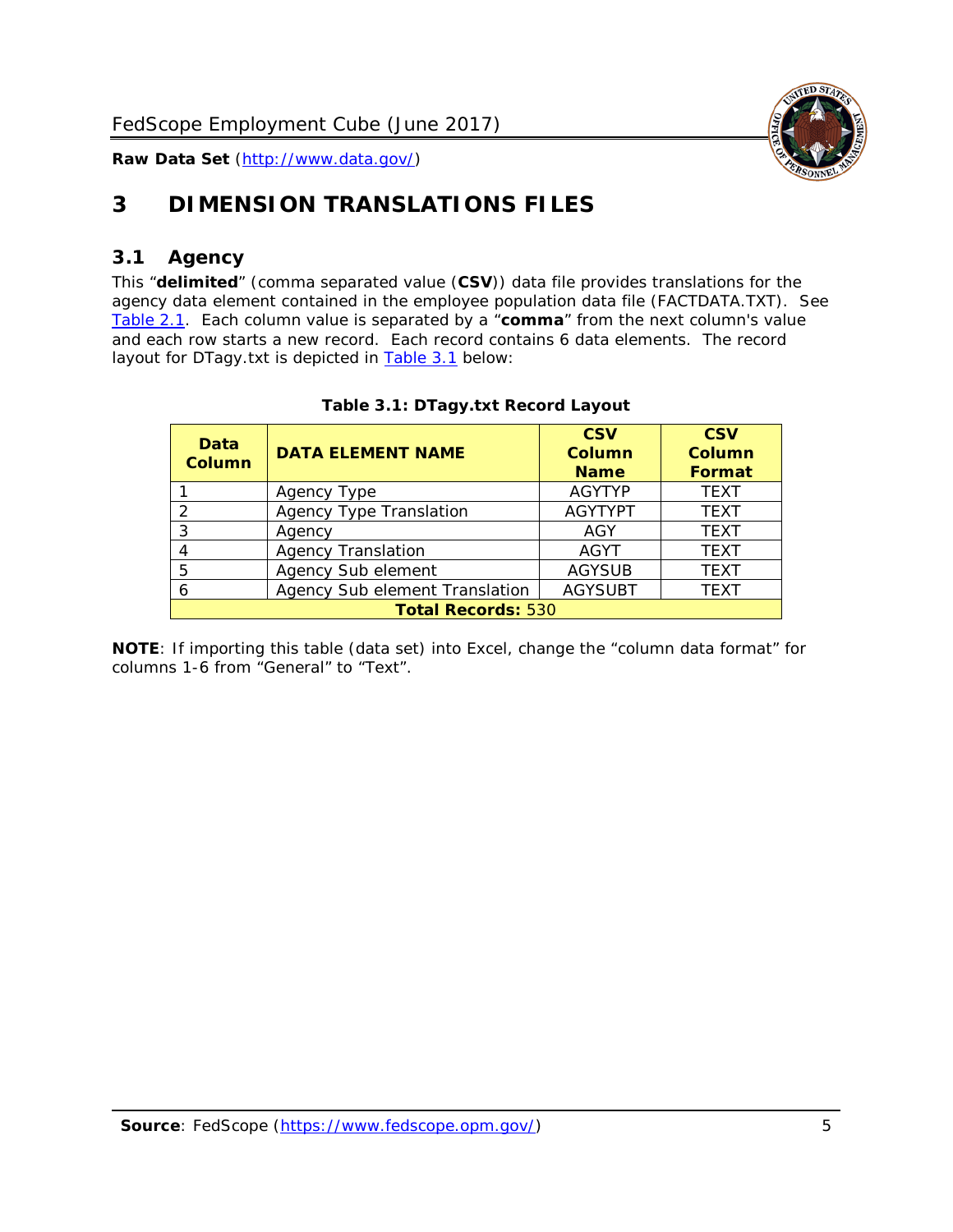#### <span id="page-6-0"></span>*3.2 Location*

This "**delimited**" (comma separated value (**CSV**)) data file provides translations for the location data element contained in the employee population data file (FACTDATA.TXT). See [Table 2.1.](#page-4-0) Each column value is separated by a "**comma**" from the next column's value and each row starts a new record. Each record contains 4 data elements. The record layout for DTloc.txt is depicted in [Table 3.2](#page-6-2) below:

<span id="page-6-2"></span>

| Data<br><b>Column</b>     | <b>DATA ELEMENT NAME</b>         | <b>CSV</b><br><b>Column</b><br><b>Name</b> | <b>CSV</b><br><b>Column</b><br>Format |
|---------------------------|----------------------------------|--------------------------------------------|---------------------------------------|
|                           | Location Type                    | <b>LOCTYP</b>                              | <b>TEXT</b>                           |
|                           | Location Type Translation        | <b>LOCTYPT</b>                             | <b>TEXT</b>                           |
| 3                         | State/Country                    | <b>LOC</b>                                 | <b>TFXT</b>                           |
|                           | <b>State/Country Translation</b> | <b>LOCT</b>                                | <b>TEXT</b>                           |
| <b>Total Records: 228</b> |                                  |                                            |                                       |

**Table 3.2: DTloc.txt Record Layout**

**NOTE**: If importing this table (data set) into Excel, change the "column data format" for columns 1-4 from "General" to "Text".

#### <span id="page-6-1"></span>*3.3 Age*

This "**delimited**" (comma separated value (**CSV**)) data file provides translations for the age data element contained in the employee population data file (FACTDATA.TXT). See Table [2.1.](#page-4-0) Each column value is separated by a "**comma**" from the next column's value and each row starts a new record. Each record contains 2 data elements. The record layout for DTagelvl.txt is depicted in [Table 3.3](#page-6-3) below:

<span id="page-6-3"></span>

| <b>Data</b><br>Column    | <b>DATA ELEMENT NAME</b> | <b>CSV</b><br>Column<br><b>Name</b> | <b>CSV</b><br>Column<br><b>Format</b> |
|--------------------------|--------------------------|-------------------------------------|---------------------------------------|
|                          | Aae                      | AGFI VI                             | TFXT                                  |
|                          | Age Translation          | AGFI VI T                           | TFXT                                  |
| <b>Total Records: 12</b> |                          |                                     |                                       |

| Table 3.3: DTagelvl.txt Record Layout |  |
|---------------------------------------|--|
|---------------------------------------|--|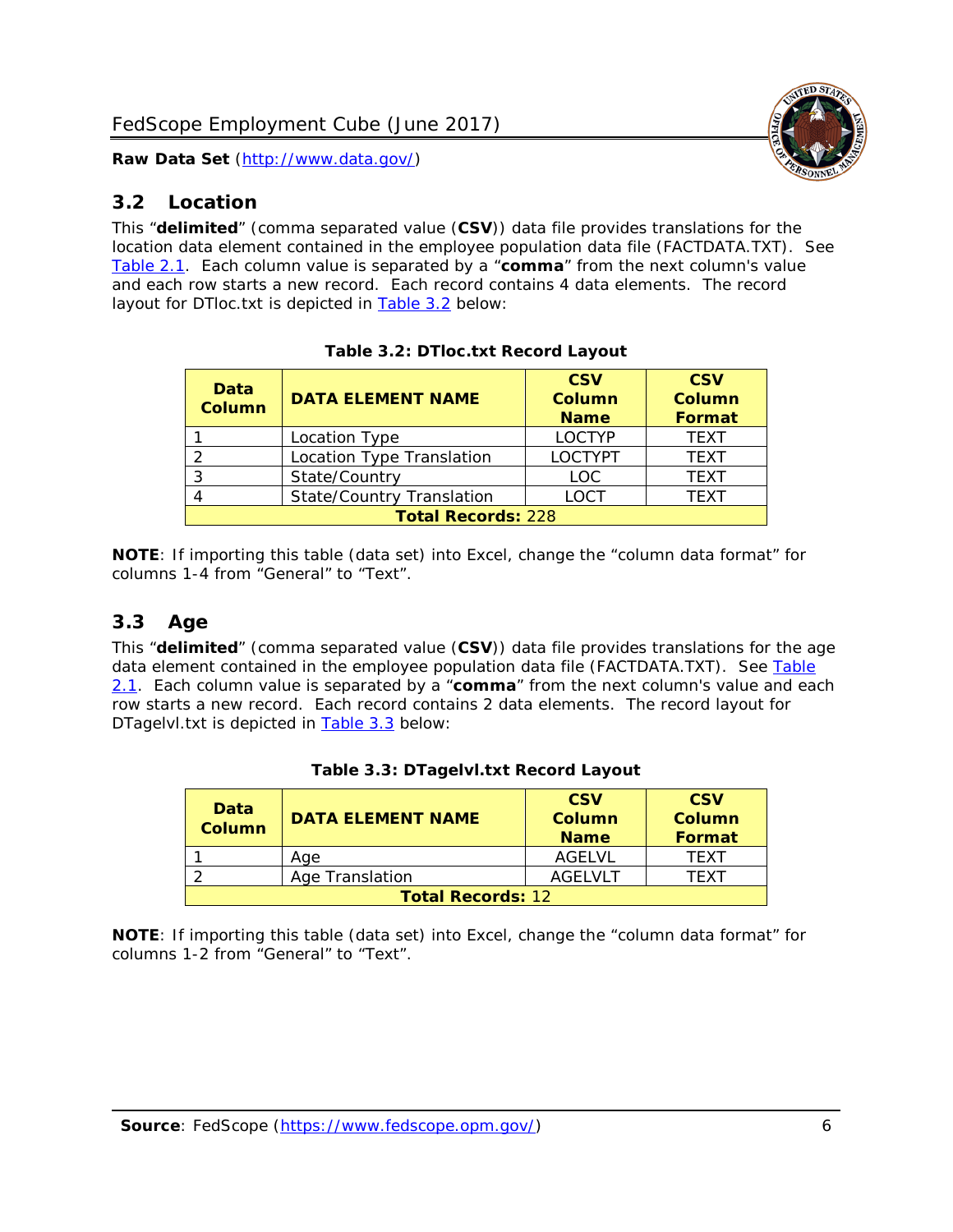

#### <span id="page-7-0"></span>*3.4 Education Level*

This "**delimited**" (comma separated value (**CSV**)) data file provides translations for the education level data element contained in the employee population data file (FACTDATA.TXT). See [Table 2.1.](#page-4-0) Each column value is separated by a "**comma**" from the next column's value and each row starts a new record. Each record contains 4 data elements. The record layout for DTedlvl.txt is depicted in [Table 3.4](#page-7-1) below:

<span id="page-7-1"></span>

| Data<br><b>Column</b>    | <b>DATA ELEMENT NAME</b>           | <b>CSV</b><br><b>Column</b><br><b>Name</b> | <b>CSV</b><br><b>Column</b><br><b>Format</b> |
|--------------------------|------------------------------------|--------------------------------------------|----------------------------------------------|
|                          | <b>Education Level Type</b>        | <b>EDLVLTYP</b>                            | <b>TFXT</b>                                  |
| $\mathcal{P}$            | <b>Education Level Type</b>        | <b>EDLVLTYPT</b>                           | <b>TFXT</b>                                  |
|                          | Translation                        |                                            |                                              |
| 3                        | <b>Education Level</b>             | <b>EDLVL</b>                               | <b>TEXT</b>                                  |
| 4                        | <b>Education Level Translation</b> | <b>EDLVLT</b>                              | <b>TEXT</b>                                  |
| <b>Total Records: 24</b> |                                    |                                            |                                              |

#### **Table 3.4: DTedlvl.txt Record Layout**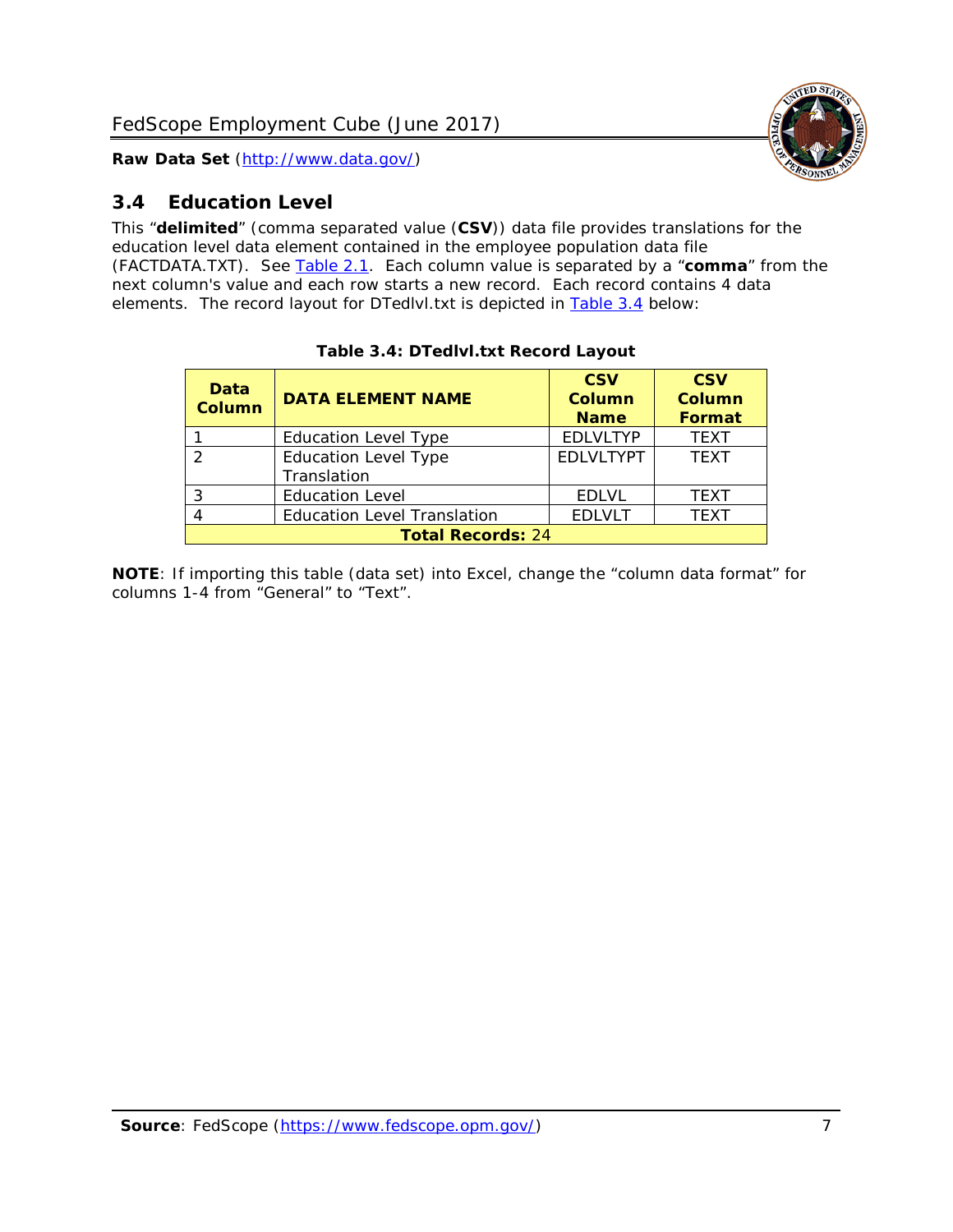

#### <span id="page-8-0"></span>*3.5 General Schedule & Equivalent Grade*

This "**delimited**" (comma separated value (**CSV**)) data file provides translations for the general schedule & equivalent grade data element contained in the employee population data file (FACTDATA.TXT). See [Table 2.1.](#page-4-0) Each column value is separated by a "**comma**" from the next column's value and each row starts a new record. Each record contains 1 data element. The record layout for DTgsegrd.txt is depicted in [Table 3.5](#page-8-2) below:

<span id="page-8-2"></span>

| Data<br><b>Column</b>    | <b>DATA ELEMENT NAME</b>      | <b>CSV</b><br>Column<br><b>Name</b> | <b>CSV</b><br><b>Column</b><br>Format |
|--------------------------|-------------------------------|-------------------------------------|---------------------------------------|
|                          | General Schedule & Equivalent | GSEGRD                              | <b>TFXT</b>                           |
|                          | Grade                         |                                     |                                       |
| <b>Total Records: 17</b> |                               |                                     |                                       |

#### **Table 3.5: DTgsegrd.txt Record Layout**

**NOTE**: If importing this table (data set) into Excel, change the "column data format" for column 1-from "General" to "Text".

#### <span id="page-8-1"></span>*3.6 Length of Service*

This "**delimited**" (comma separated value (**CSV**)) data file provides translations for the length of service data element contained in the employee population data file (FACTDATA.TXT). See [Table 2.1.](#page-4-0) Each column value is separated by a "**comma**" from the next column's value and each row starts a new record. Each record contains 2 data elements. The record layout for DTloslvl.txt is depicted in **Table 3.6** below:

<span id="page-8-3"></span>

| Data<br><b>Column</b>    | <b>DATA ELEMENT NAME</b>      | <b>CSV</b><br><b>Column</b><br><b>Name</b> | <b>CSV</b><br>Column<br><b>Format</b> |
|--------------------------|-------------------------------|--------------------------------------------|---------------------------------------|
|                          | Length of Service             | LOSLVL                                     | TFXT                                  |
|                          | Length of Service Translation | LOSLVLT                                    | TFXT                                  |
| <b>Total Records: 11</b> |                               |                                            |                                       |

#### **Table 3.6: DTloslvl.txt Record Layout**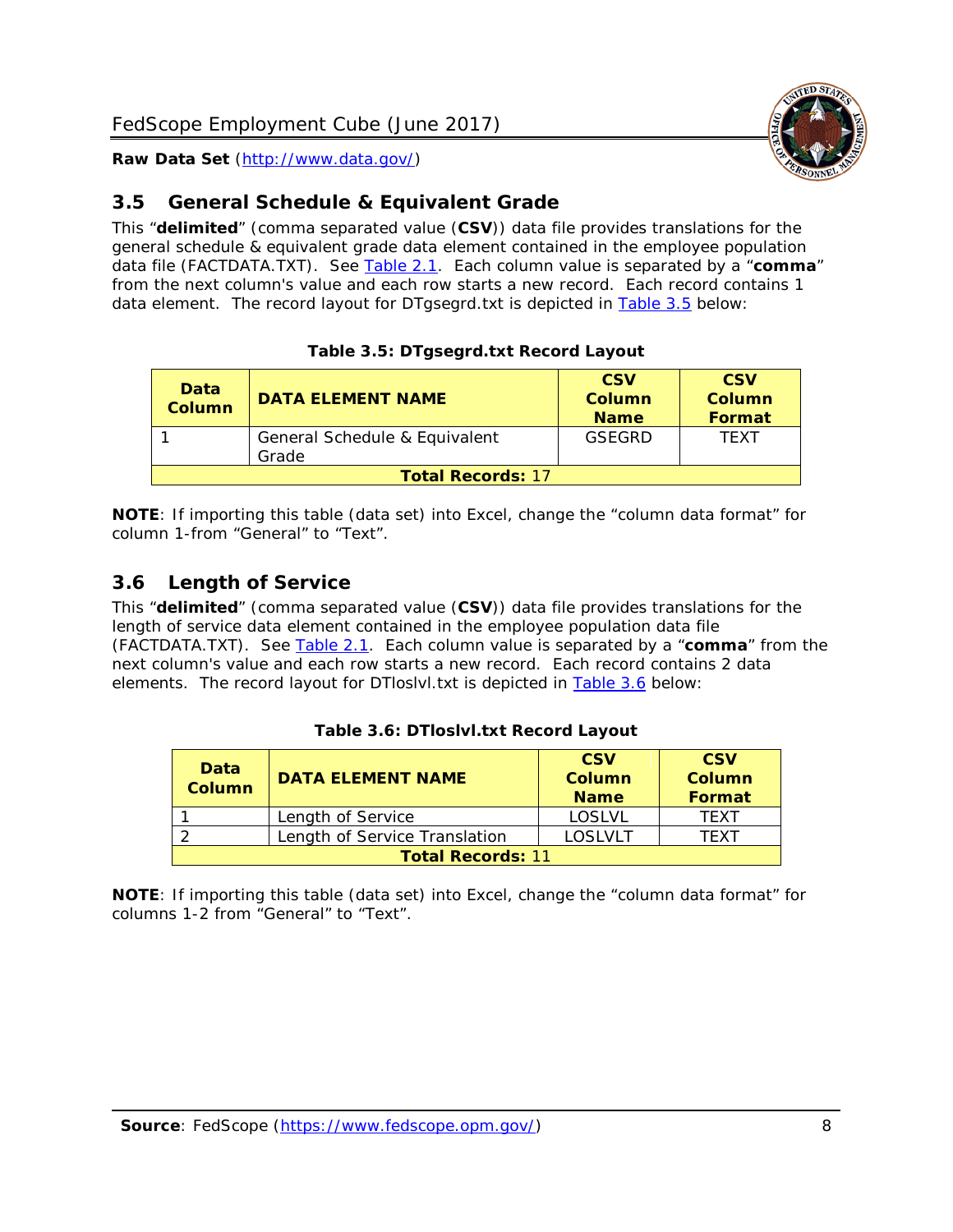#### <span id="page-9-0"></span>*3.7 Occupation*

This "**delimited**" (comma separated value (**CSV**)) data file provides translations for the occupation data element contained in the employee population data file (FACTDATA.TXT). See [Table 2.1.](#page-4-0) Each column value is separated by a "**comma**" from the next column's value and each row starts a new record. Each record contains 6 data elements. The record layout for DTocc.txt is depicted in [Table 3.7](#page-9-2) below:

<span id="page-9-2"></span>

| Data<br><b>Column</b>     | <b>DATA ELEMENT NAME</b>             | <b>CSV</b><br><b>Column</b><br><b>Name</b> | <b>CSV</b><br>Column<br>Format |
|---------------------------|--------------------------------------|--------------------------------------------|--------------------------------|
|                           | Occupation Type                      | <b>OCCTYP</b>                              | <b>TEXT</b>                    |
| 2                         | Occupation Type Translation          | <b>OCCTYPT</b>                             | <b>TEXT</b>                    |
| 3                         | <b>Occupation Family</b>             | <b>OCCFAM</b>                              | <b>TEXT</b>                    |
|                           | <b>Occupation Family Translation</b> | <b>OCCFAMT</b>                             | <b>TEXT</b>                    |
| 5                         | Occupation                           | <b>OCC</b>                                 | <b>TEXT</b>                    |
| 6                         | <b>Occupation Translation</b>        | <b>OCCT</b>                                | <b>TEXT</b>                    |
| <b>Total Records: 685</b> |                                      |                                            |                                |

**NOTE**: If importing this table (data set) into Excel, change the "column data format" for columns 1-6 from "General" to "Text".

#### <span id="page-9-1"></span>*3.8 Occupation Category*

This "**delimited**" (comma separated value (**CSV**)) data file provides translations for the occupation category data element contained in the employee population data file (FACTDATA.TXT). See [Table 2.1.](#page-4-0) Each column value is separated by a "**comma**" from the next column's value and each row starts a new record. Each record contains 2 data elements. The record layout for DTpatco.txt is depicted in [Table 3.8](#page-9-3) below:

<span id="page-9-3"></span>

| Data<br><b>Column</b>   | <b>DATA ELEMENT NAME</b>        | <b>CSV</b><br><b>Column</b><br><b>Name</b> | <b>CSV</b><br>Column<br><b>Format</b> |
|-------------------------|---------------------------------|--------------------------------------------|---------------------------------------|
|                         | <b>Occupation Category</b>      | <b>PATCO</b>                               | <b>TFXT</b>                           |
|                         | Occupation Category Translation | <b>PATCOT</b>                              | TFXT                                  |
| <b>Total Records: 7</b> |                                 |                                            |                                       |

|  | Table 3.8: DTpatco.txt Record Layout |  |
|--|--------------------------------------|--|
|  |                                      |  |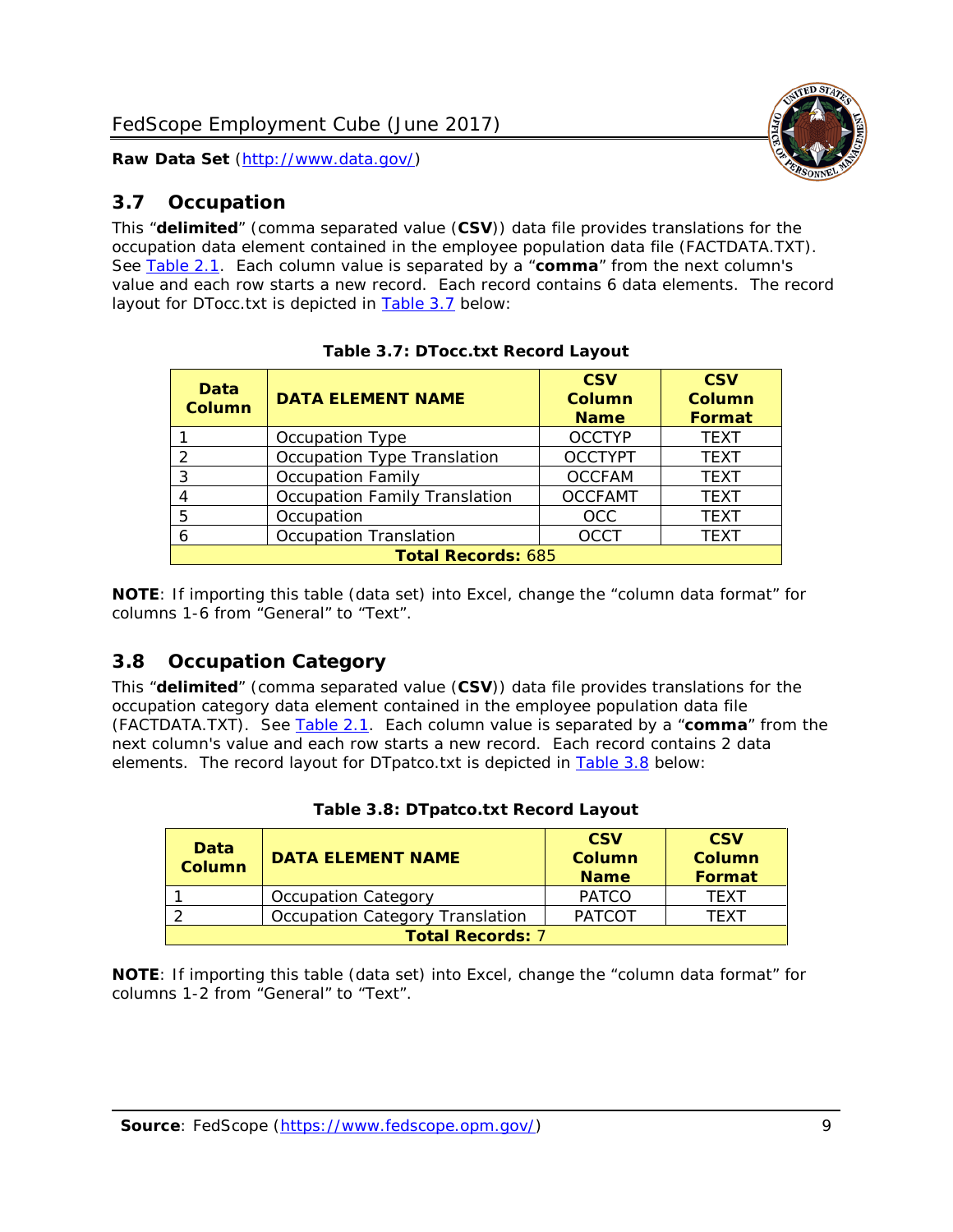

#### <span id="page-10-0"></span>*3.9 Pay Plan & Grade*

This "**delimited**" (comma separated value (**CSV**)) data file provides translations for the pay plan & grade data element contained in the employee population data file (FACTDATA.TXT). See [Table 2.1.](#page-4-0) Each column value is separated by a "**comma**" from the next column's value and each row starts a new record. Each record contains 7 data elements. The record layout for DTppgrd.txt is depicted in [Table 3.9](#page-10-2) below:

<span id="page-10-2"></span>

| Data<br><b>Column</b> | <b>DATA ELEMENT NAME</b>    | <b>CSV</b><br>Column<br><b>Name</b> | <b>CSV</b><br><b>Column</b><br>Format |  |  |
|-----------------------|-----------------------------|-------------------------------------|---------------------------------------|--|--|
|                       | Pay Plan Type               | <b>PPTYP</b>                        | <b>TEXT</b>                           |  |  |
| $\overline{2}$        | Pay Plan Type Translation   | <b>PPTYPT</b>                       | <b>TEXT</b>                           |  |  |
| 3                     | Pay Plan Group              | <b>PPGROUP</b>                      | <b>TEXT</b>                           |  |  |
| 4                     | Pay Plan Group Translation  | <b>PPGROUPT</b>                     | <b>TEXT</b>                           |  |  |
| 5                     | Pay Plan                    | <b>PAYPLAN</b>                      | <b>TEXT</b>                           |  |  |
| 6                     | Pay Plan Translation        | PAYPLANT                            | <b>TEXT</b>                           |  |  |
| $\overline{ }$        | Pay Plan & Grade            | <b>PPGRD</b>                        | <b>TEXT</b>                           |  |  |
|                       | <b>Total Records: 1,006</b> |                                     |                                       |  |  |

**Table 3.9: DTppgrd.txt Record Layout**

**NOTE**: If importing this table (data set) into Excel, change the "column data format" for columns 1-7 from "General" to "Text".

#### <span id="page-10-1"></span>*3.10 Salary Level*

This "**delimited**" (comma separated value (**CSV**)) data file provides translations for the salary level data element contained in the employee population data file (FACTDATA.TXT). See [Table 2.1.](#page-4-0) Each column value is separated by a "**comma**" from the next column's value and each row starts a new record. Each record contains 2 data elements. The record layout for DTsallvl.txt is depicted in **Table 3.10** below:

<span id="page-10-3"></span>

| Data<br><b>Column</b>    | <b>DATA ELEMENT NAME</b>        | <b>CSV</b><br><b>Column</b><br><b>Name</b> | <b>CSV</b><br>Column<br><b>Format</b> |
|--------------------------|---------------------------------|--------------------------------------------|---------------------------------------|
|                          | Salary Level                    | <b>SALLVL</b>                              | <b>TFXT</b>                           |
|                          | <b>Salary Level Translation</b> | <b>SALLVLT</b>                             | TFXT                                  |
| <b>Total Records: 19</b> |                                 |                                            |                                       |

|  | Table 3.10: DTsallvl.txt Record Layout |  |  |
|--|----------------------------------------|--|--|
|--|----------------------------------------|--|--|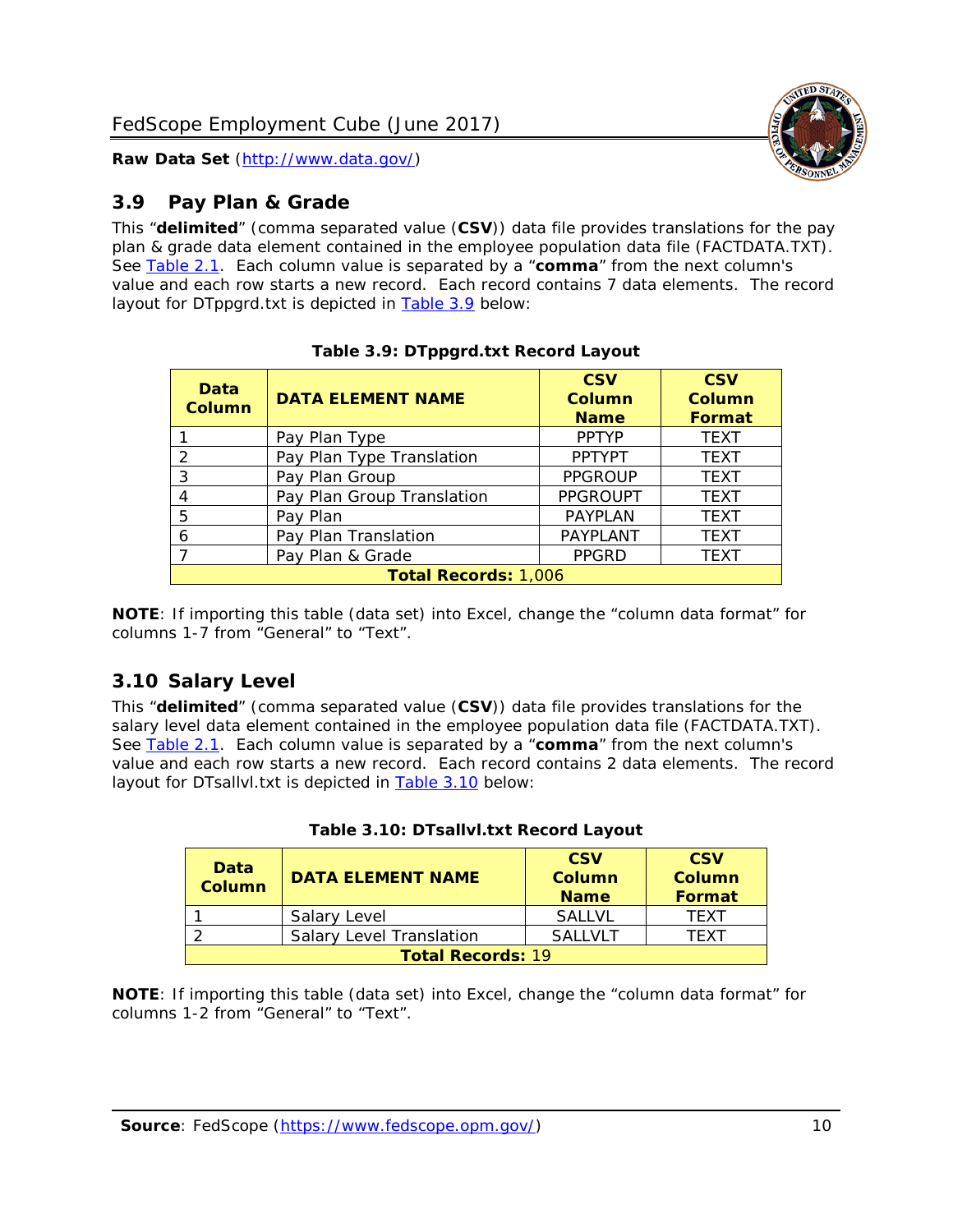

#### <span id="page-11-0"></span>*3.11 STEM Occupations*

This "**delimited**" (comma separated value (**CSV**)) data file provides translations for the STEM occupations data element contained in the employee population data file (FACTDATA.TXT). See [Table 2.1.](#page-4-0) Each column value is separated by a "**comma**" from the next column's value and each row starts a new record. Each record contains 6 data elements. The record layout for DTstemocc.txt is depicted in [Table 3.11](#page-11-2) below:

<span id="page-11-2"></span>

| <b>Data</b><br><b>Column</b> | <b>DATA ELEMENT NAME</b>                | <b>CSV</b><br>Column<br><b>Name</b> | <b>CSV</b><br><b>Column</b><br><b>Format</b> |
|------------------------------|-----------------------------------------|-------------------------------------|----------------------------------------------|
|                              | <b>STEM Occupation Aggregate</b>        | <b>STEMAGG</b>                      | <b>TEXT</b>                                  |
| $\mathcal{P}$                | <b>STEM Occupation Aggregate</b>        | <b>STEMAGGT</b>                     | <b>TEXT</b>                                  |
|                              | Translation                             |                                     |                                              |
| 3                            | <b>STEM Occupation Type</b>             | <b>STEMTYP</b>                      | <b>TEXT</b>                                  |
| 4                            | <b>STEM Occupation Type Translation</b> | <b>STEMTYPT</b>                     | <b>TEXT</b>                                  |
| 5                            | <b>STEM Occupation</b>                  | <b>STEMOCC</b>                      | <b>TEXT</b>                                  |
| 6                            | <b>STEM Occupation Translation</b>      | <b>STEMOCCT</b>                     | <b>TEXT</b>                                  |
|                              | <b>Total Records: 101</b>               |                                     |                                              |

**Table 3.11: DTstemocc.txt Record Layout**

**NOTE**: If importing this table (data set) into Excel, change the "column data format" for columns 1-6 from "General" to "Text".

#### <span id="page-11-1"></span>*3.12 Supervisory Status*

This "**delimited**" (comma separated value (**CSV**)) data file provides translations for the supervisory status data element contained in the employee population data file (FACTDATA.TXT). See [Table 2.1.](#page-4-0) Each column value is separated by a "**comma**" from the next column's value and each row starts a new record. Each record contains 4 data elements. The record layout for DTsuper.txt is depicted in [Table 3.12](#page-11-3) below:

<span id="page-11-3"></span>

| Data<br><b>Column</b>   | <b>DATA ELEMENT NAME</b>              | <b>CSV</b><br>Column<br><b>Name</b> | <b>CSV</b><br>Column<br>Format |  |
|-------------------------|---------------------------------------|-------------------------------------|--------------------------------|--|
|                         | <b>Supervisory Status Type</b>        | <b>SUPERTYP</b>                     | <b>TEXT</b>                    |  |
|                         | Supervisory Status Type Translation   | <b>SUPERTYPT</b>                    | <b>TEXT</b>                    |  |
|                         | <b>Supervisory Status</b>             | <b>SUPERVIS</b>                     | <b>TEXT</b>                    |  |
|                         | <b>Supervisory Status Translation</b> | <b>SUPERVIST</b>                    | <b>TEXT</b>                    |  |
| <b>Total Records: 7</b> |                                       |                                     |                                |  |

**Table 3.12: DTsuper.txt Record Layout**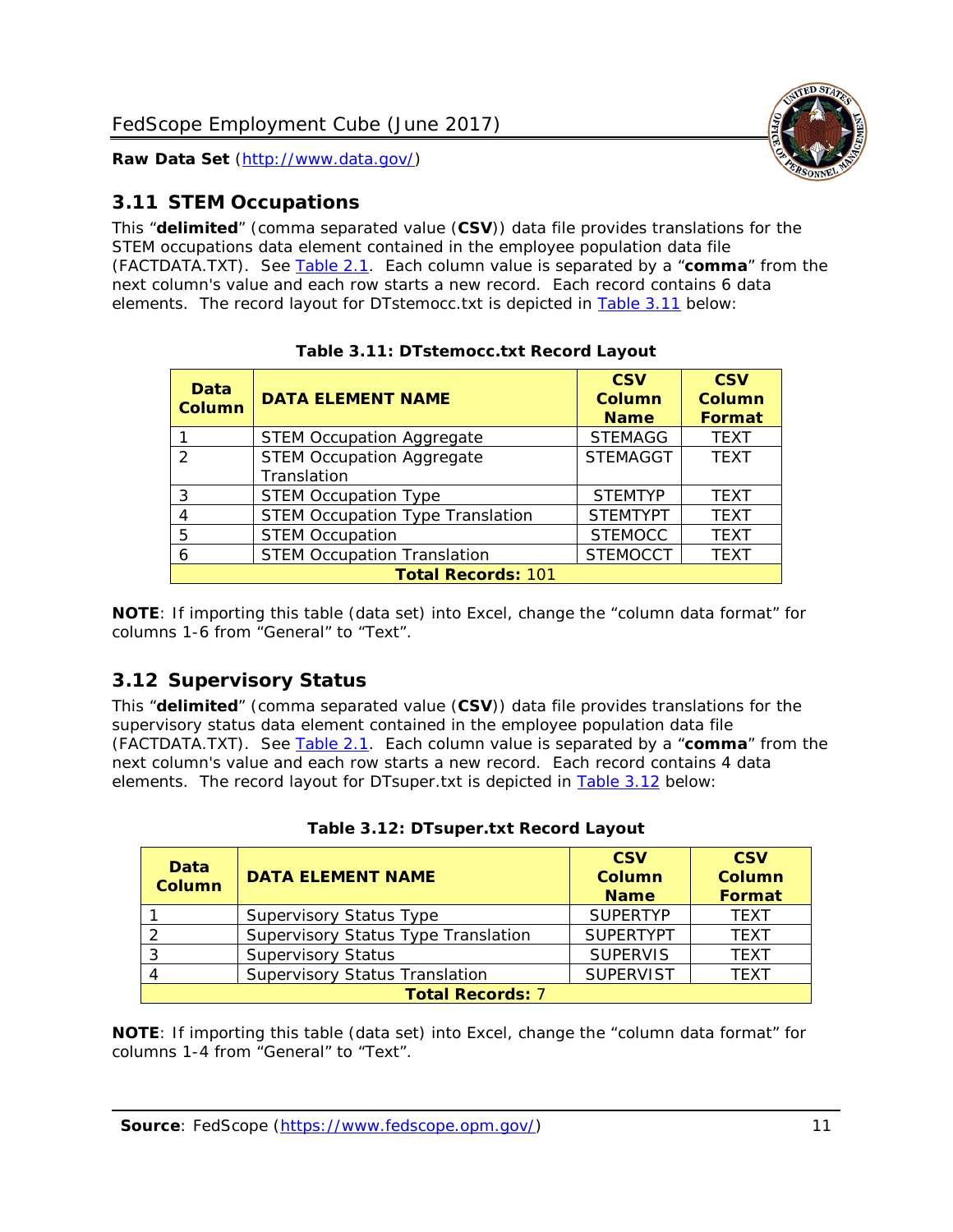

#### <span id="page-12-0"></span>*3.13 Type of Appointment*

This "**delimited**" (comma separated value (**CSV**)) data file provides translations for the type of appointment data element contained in the employee population data file (FACTDATA.TXT). See [Table 2.1.](#page-4-0) Each column value is separated by a "**comma**" from the next column's value and each row starts a new record. Each record contains 4 data elements. The record layout for DTtoa.txt is depicted in [Table 3.13](#page-12-2) below:

<span id="page-12-2"></span>

| Data<br><b>Column</b>    | <b>DATA ELEMENT NAME</b>             | <b>CSV</b><br><b>Column</b><br><b>Name</b> | <b>CSV</b><br><b>Column</b><br>Format |  |
|--------------------------|--------------------------------------|--------------------------------------------|---------------------------------------|--|
|                          | Type of Appointment Type             | <b>TOATYP</b>                              | <b>TEXT</b>                           |  |
|                          | Type of Appointment Type Translation | <b>TOATYPT</b>                             | <b>TEXT</b>                           |  |
| 3                        | Type of Appointment                  | TOA                                        | <b>TEXT</b>                           |  |
| 4                        | Type of Appointment Translation      | <b>TOAT</b>                                | <b>TFXT</b>                           |  |
| <b>Total Records: 21</b> |                                      |                                            |                                       |  |

|  | Table 3.13: DTtoa.txt Record Layout |  |
|--|-------------------------------------|--|
|  |                                     |  |

**NOTE**: If importing this table (data set) into Excel, change the "column data format" for columns 1-4 from "General" to "Text".

#### <span id="page-12-1"></span>*3.14 Work Schedule*

This "**delimited**" (comma separated value (**CSV**)) data file provides translations for the work schedule data element contained in the employee population data file (FACTDATA.TXT). See [Table 2.1.](#page-4-0) Each column value is separated by a "**comma**" from the next column's value and each row starts a new record. Each record contains 4 data elements. The record layout for DTwrksch.txt is depicted in [Table 3.14](#page-12-3) below:

<span id="page-12-3"></span>

| Data<br><b>Column</b>    | <b>DATA ELEMENT NAME</b>       | <b>CSV</b><br><b>Column</b><br><b>Name</b> | <b>CSV</b><br>Column<br><b>Format</b> |  |
|--------------------------|--------------------------------|--------------------------------------------|---------------------------------------|--|
|                          | Work Schedule Type             | <b>WSTYP</b>                               | <b>TEXT</b>                           |  |
| $\mathcal{D}$            | Work Schedule Type Translation | <b>WSTYPT</b>                              | <b>TEXT</b>                           |  |
| -3                       | Work Schedule                  | <b>WORKSCH</b>                             | <b>TFXT</b>                           |  |
|                          | Work Schedule Translation      | <b>WORKSCHT</b>                            | <b>TEXT</b>                           |  |
| <b>Total Records: 12</b> |                                |                                            |                                       |  |

|  | Table 3.14: DTwrksch.txt Record Layout |  |  |
|--|----------------------------------------|--|--|
|--|----------------------------------------|--|--|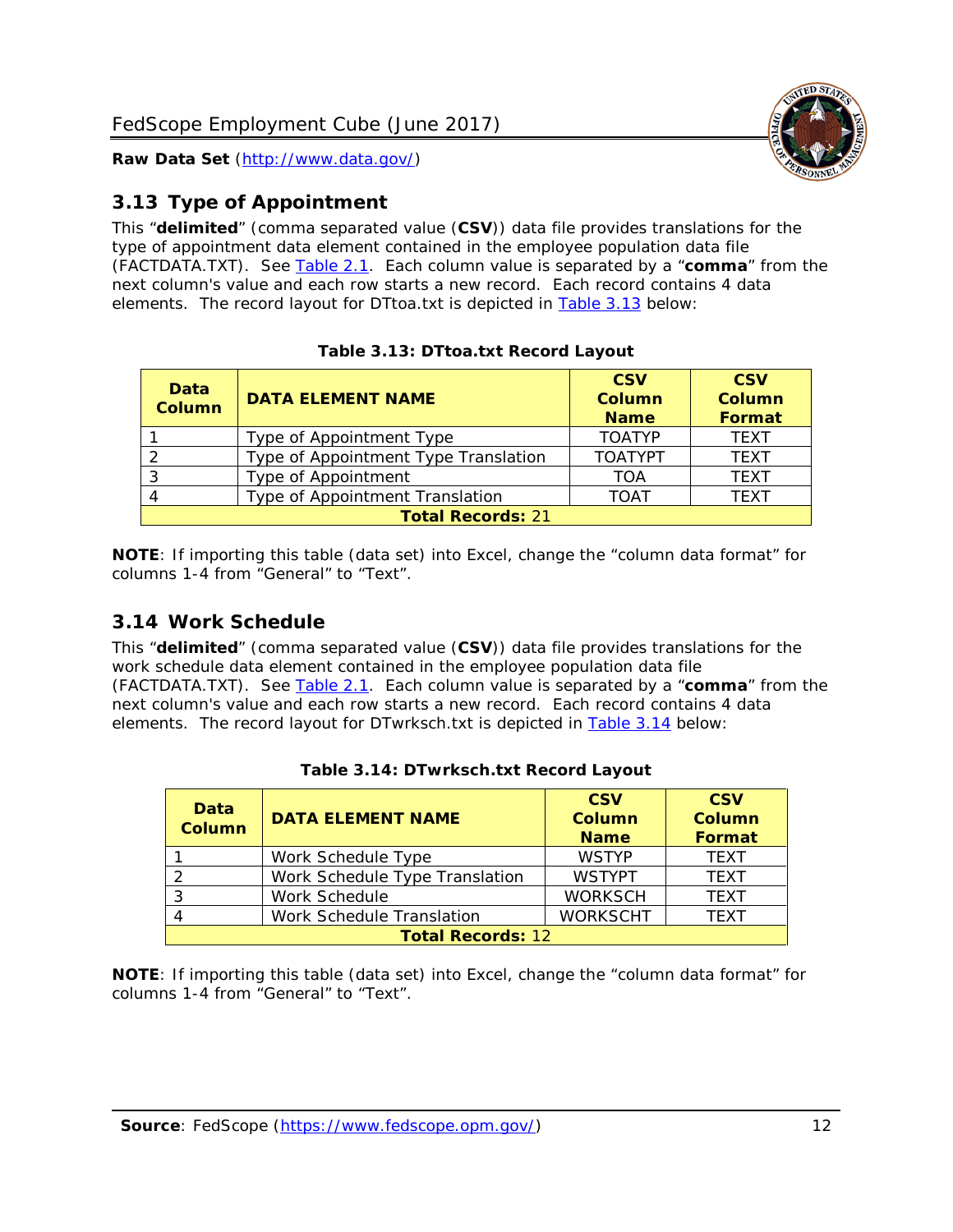

<span id="page-13-0"></span>

This "**delimited**" (comma separated value (**CSV**)) data file provides translations for the work status data element contained in the employee population data file (FACTDATA.TXT). See [Table 2.1.](#page-4-0) Each column value is separated by a "**comma**" from the next column's value and each row starts a new record. Each record contains 2 data elements. The record layout for DTwkstat.txt is depicted in [Table 3.15](#page-13-2) below:

<span id="page-13-2"></span>

| <b>Data</b><br><b>Column</b> | <b>DATA ELEMENT NAME</b>       | <b>CSV</b><br>Column<br><b>Name</b> | <b>CSV</b><br>Column<br><b>Format</b> |
|------------------------------|--------------------------------|-------------------------------------|---------------------------------------|
|                              | <b>Work Status</b>             | <b>WORKSTAT</b>                     | <b>TFXT</b>                           |
|                              | <b>Work Status Translation</b> | <b>WORKSTATT</b>                    | TFXT                                  |
| <b>Total Records: 2</b>      |                                |                                     |                                       |

**Table 3.15: DTwkstat.txt Record Layout**

**NOTE**: If importing this table (data set) into Excel, change the "column data format" for columns 1-2 from "General" to "Text".

#### <span id="page-13-1"></span>*3.16 Date*

This "**delimited**" (comma separated value (**CSV**)) data file provides translations for the status file month date data element contained in the employee population data file (FACTDATA.TXT). See [Table 2.1.](#page-4-0) Each column value is separated by a "**comma**" from the next column's value and each row starts a new record. Each record contains 2 data elements. The record layout for DTdate.txt is depicted in [Table 3.16](#page-13-3) below:

<span id="page-13-3"></span>

| Data<br><b>Column</b>   | <b>DATA ELEMENT NAME</b> | <b>CSV</b><br>Column<br><b>Name</b> | <b>CSV</b><br>Column<br>Format |
|-------------------------|--------------------------|-------------------------------------|--------------------------------|
|                         | File Date                | <b>DATECODE</b>                     | <b>TFXT</b>                    |
|                         | File Date Translation    | <b>DATECODET</b>                    | TFXT                           |
| <b>Total Records: 1</b> |                          |                                     |                                |

**Table 3.16: DTdate.txt Record Layout**

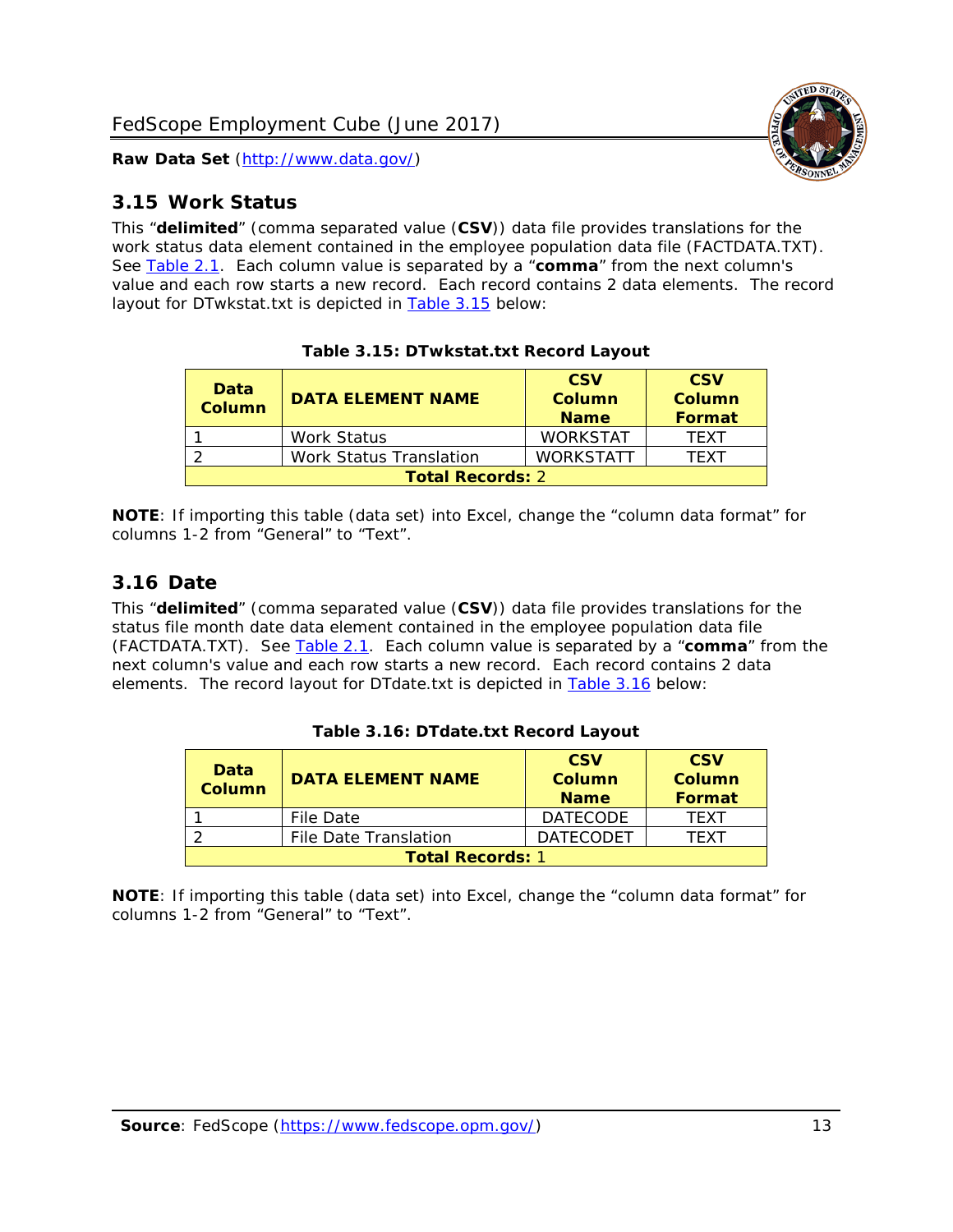#### <span id="page-14-0"></span>*3.17 Employment*

There is no translation file for this data element. Every record in the employee population data file (FACTDATA.TXT) contains a value of "1" for this field. See Chapter [4.17](#page-16-8) for definition of [Employment.](#page-17-0)

#### <span id="page-14-1"></span>*3.18 Average Salary*

There is no translation file for this data element. See Chapter [4.18](#page-17-1) for definition of Average [Salary](#page-17-1) [Average Salary.](#page-17-1)

#### <span id="page-14-2"></span>*3.19 Average Length of Service*

There is no translation file for this data element. See Chapter [4.19](#page-17-2) for definition of Average **[Length of Service](#page-17-2)** 

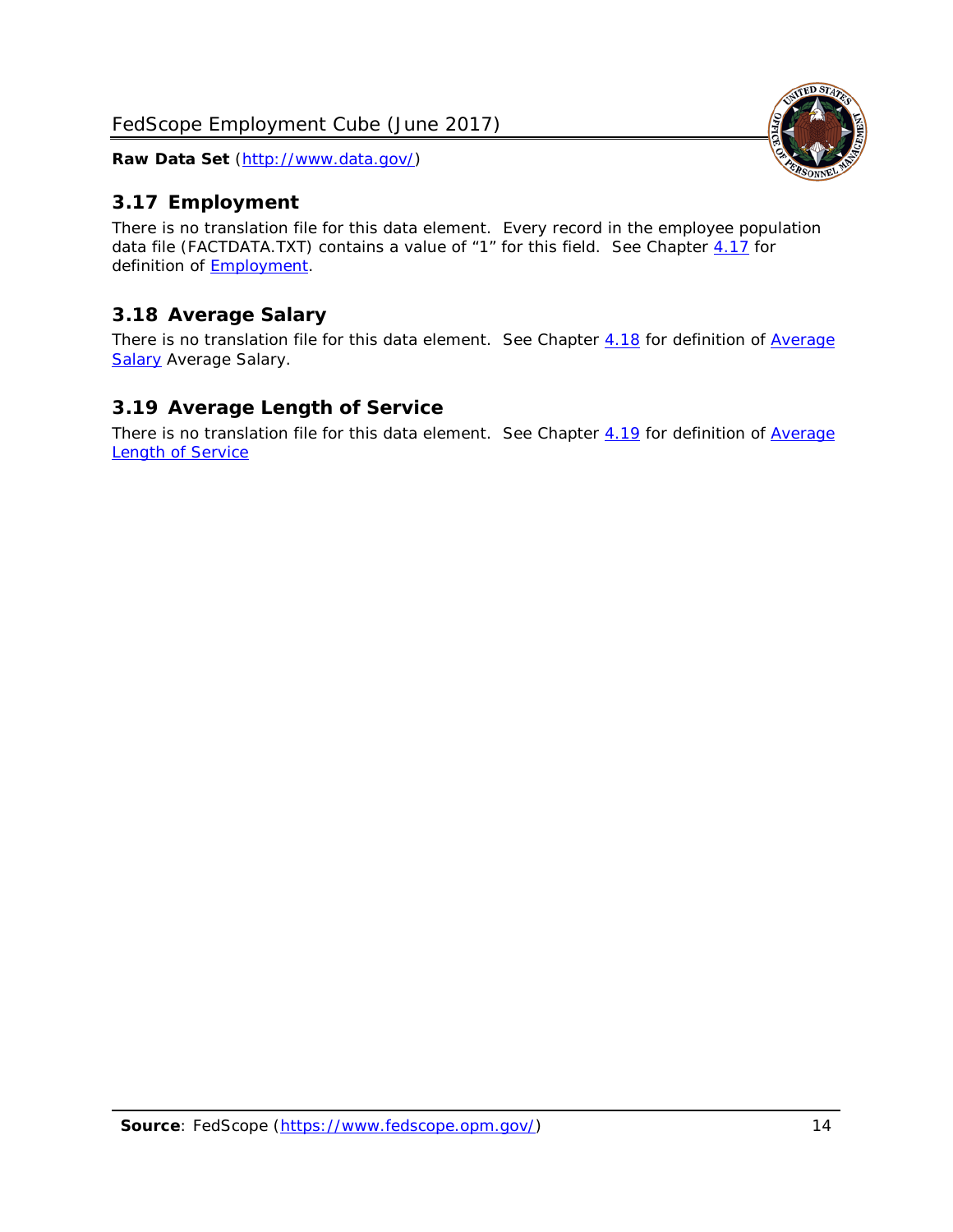## <span id="page-15-0"></span>**4 DATA DEFINITIONS**

#### <span id="page-15-1"></span>*4.1 Agency*

<span id="page-15-2"></span>The employing organization.

#### *4.2 Location*

The official duty station of an employee. Locations in the United States are defined in terms of states. Locations outside the United States are defined in terms of countries and U.S. territories.

#### <span id="page-15-3"></span>*4.3 Age*

An employee's age. Age is displayed in five-year intervals, except for an initial interval of less than 20 years and a final interval of 65 years or more.

#### <span id="page-15-4"></span>*4.4 Education Level*

<span id="page-15-5"></span>The extent of an employee's educational attainment from an accredited institution.

#### *4.5 General Schedule & Equivalent Grade*

The General Schedule grade for pay plans in the General Schedule and Equivalent pay plan category (See [Pay Plan & Grade\)](#page-16-0).

#### <span id="page-15-6"></span>*4.6 Length of Service*

The number of years of Federal civilian employment, creditable military service, and other service made creditable by specific legislation. Length of service is grouped by five-year intervals, except for:

- a. the initial intervals of less than 1 year, 1-2 years, and 3-4 years and
- b. the final interval of 35 years or more.

#### <span id="page-15-7"></span>*4.7 Occupation*

<span id="page-15-8"></span>An employee's occupation as defined by the Office of Personnel Management (OPM).

#### *4.8 Occupation Category*

Occupational categories are defined by the educational requirements of the occupation and the subject matter and level of difficulty or responsibility of the work.

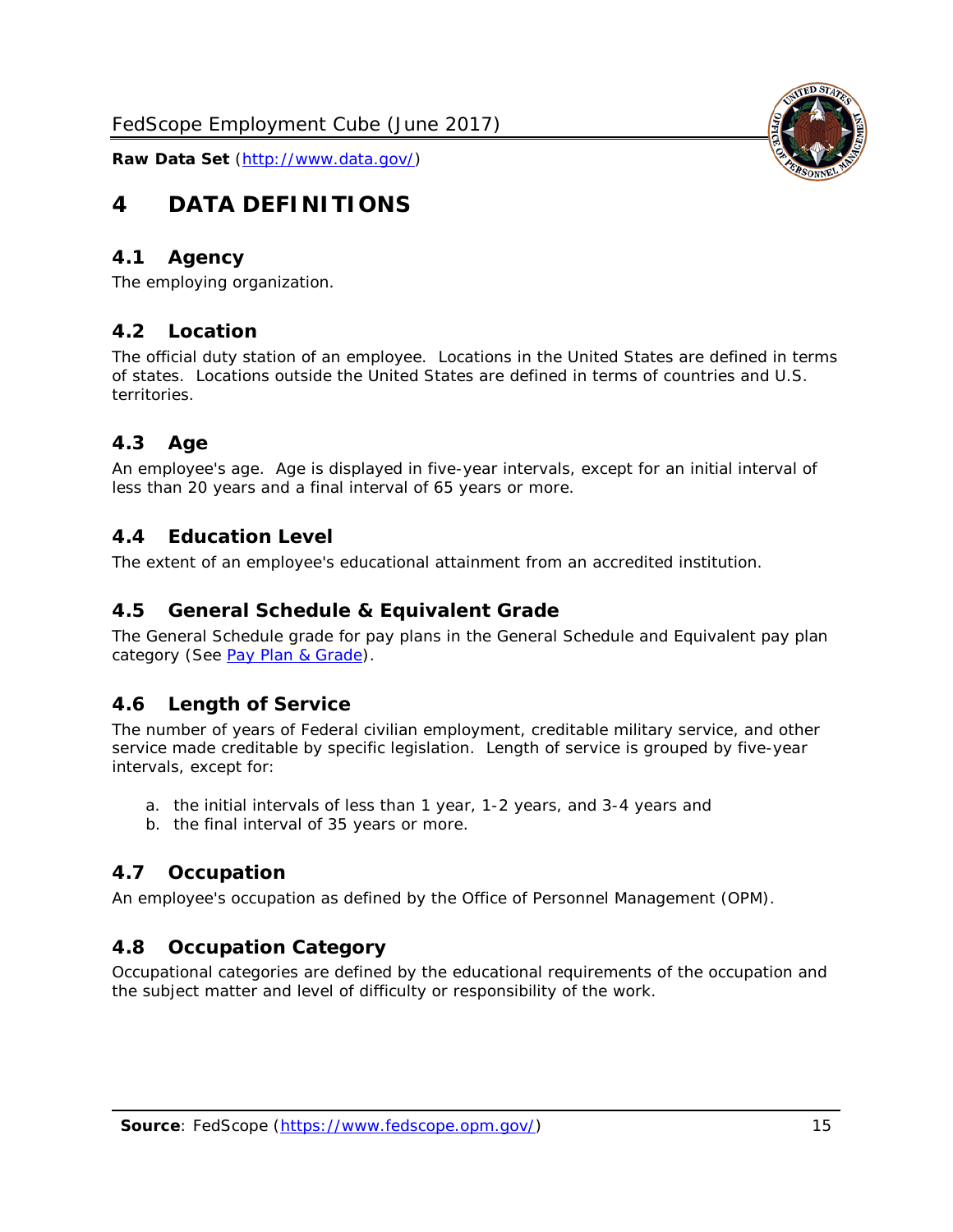#### <span id="page-16-0"></span>*4.9 Pay Plan & Grade*

The pay system and, where applicable, the grade used to determine an employee's basic pay rate. Grade denotes a hierarchical position in a pay plan and is sometimes referred to as level, class, rank, or pay band.

#### <span id="page-16-1"></span>*4.10 Salary Level*

An employee's adjusted basic pay, which is an annualized rate of pay. Adjusted basic pay is the sum of an employee's rate of basic pay plus any locality comparability payment and/or special pay adjustment for law enforcement officers. Salaries are grouped by \$10,000 intervals, except for an initial interval of less than \$20,000 and a final interval of \$180,000 or more.

An employee's actual earnings may be more or less than the annualized rate because of factors such as overtime, shift differentials, less than full time work, or leave without pay.

#### <span id="page-16-2"></span>*4.11 STEM Occupations*

Listing of occupations grouped into the following four occupational series:

- 1. **S**cience
- 2. **T**echnology
- 3. **E**ngineering
- 4. **M**athematics

#### <span id="page-16-3"></span>*4.12 Supervisory Status*

The nature of managerial, supervisory, or non-supervisory responsibility assigned to an employee's position.

#### <span id="page-16-4"></span>*4.13 Type of Appointment*

<span id="page-16-5"></span>An employee's appointment in terms of permanence and competitiveness.

#### *4.14 Work Schedule*

<span id="page-16-6"></span>The time basis on which an employee is scheduled to work.

#### *4.15 Work Status*

A combination of Type of Appointment and Work Schedule data elements. The Work Status data element is limited to "Non-Seasonal Full Time Permanent" and "Other Employees".

#### <span id="page-16-7"></span>*4.16 Date*

<span id="page-16-8"></span>The file date (e.g. June 2017 represented by 201706).

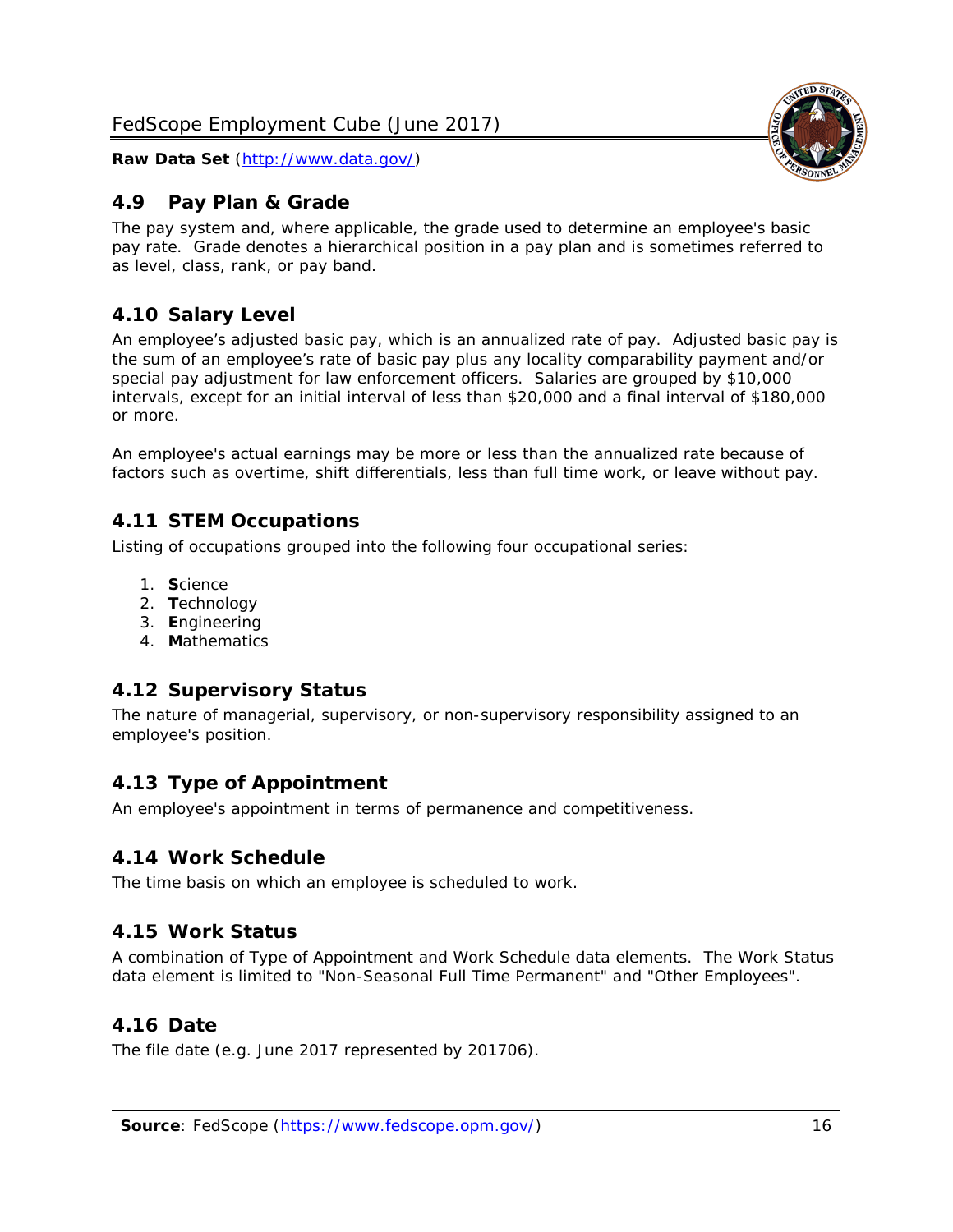#### <span id="page-17-0"></span>*4.17 Employment*

A measure representing the number of employees in pay status at the end of the quarter (or end of the pay period prior to the end of the quarter).

#### <span id="page-17-1"></span>*4.18 Average Salary*

A measure representing the average adjusted basic pay, an annualized rate of pay. Adjusted basic pay is the sum of an employee's rate of basic pay and any locality comparability payment and/or special pay adjustment for law enforcement officers.

An employee's actual earnings may be more or less than the annualized rate because of factors such as overtime, shift differentials, less than full time work, or leave without pay.

Invalid salary values are excluded from the average. A large number of invalid values could invalidate the average. To obtain counts of invalid values, display the data using the Salary Level dimension (See [Salary Level\)](#page-16-1).

#### <span id="page-17-2"></span>*4.19 Average Length of Service*

A measure representing the average number of years of Federal civilian employment and creditable military service.

Invalid values are excluded from the average. A large number of invalid values could invalidate the average. To obtain counts of invalid values, display the data using the Length of Service dimension (See [Length of Service\)](#page-15-6).